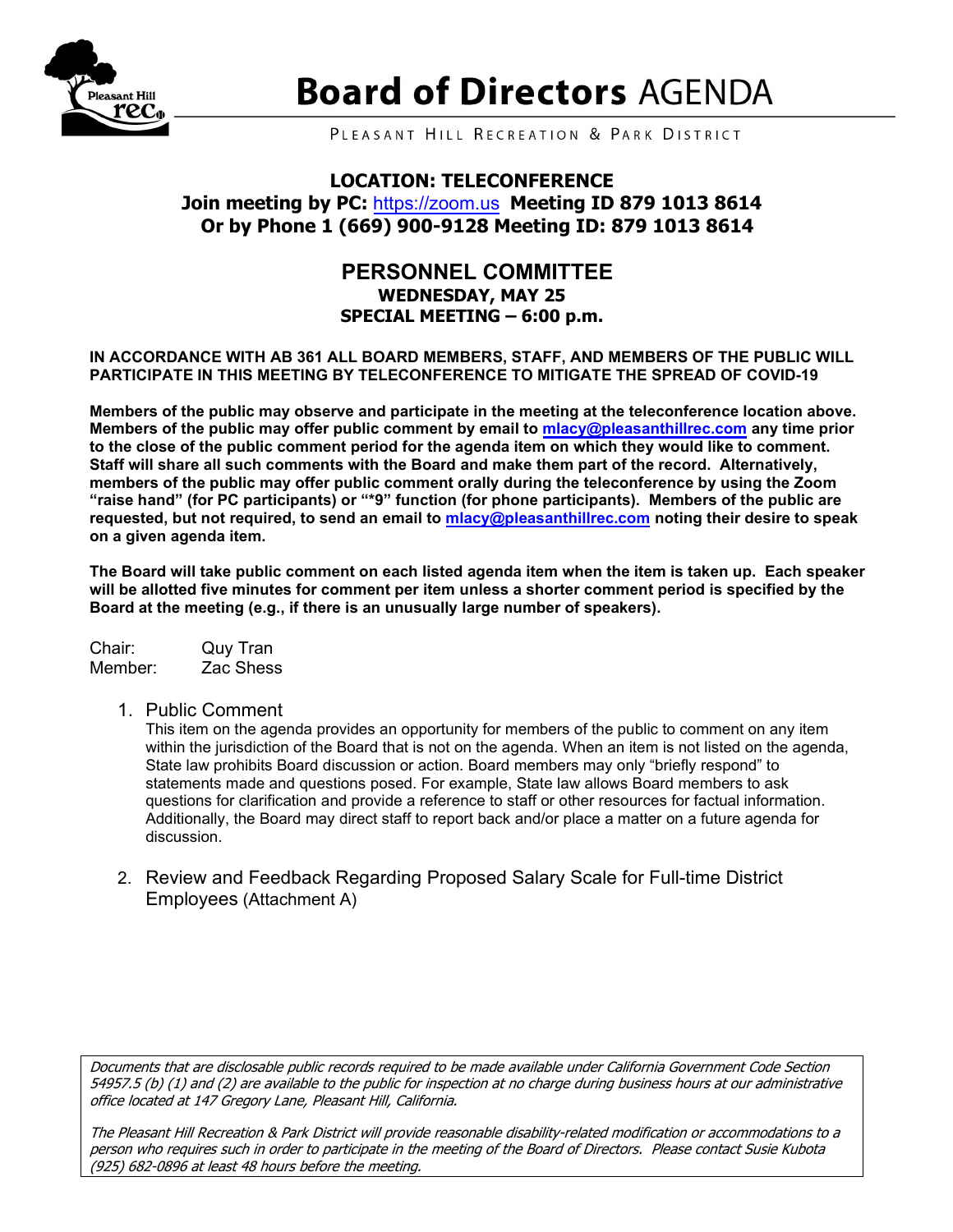## STAFF REPORT

Date: May 25, 2022

To: Board of Directors

From: Michelle Lacy, General Manager



Re: Review and Feedback Regarding Proposed Salary Scale for Full-time District Employees

## **BACKGROUND**

The current District Employee Handbook states that the District will undergo a survey of comparable positions in nine stated agencies every two years. The stated agencies include Hayward Area Recreation District, City of Concord, City of Walnut Creek, City of Pleasant Hill, Livermore Area Recreation and Park District, East Bay Regional Park District, Mt. Diablo Unified School District (MDUSD), Contra Costa County (CCC) and the City of Martinez. The District last completed a salary survey in 2018. The salary survey was due in 2020 but was delayed due to the COVID-19 pandemic and the District's limited financial resources.

Attached as Exhibit 1 is the compilation of the survey data which uses the top step of each comparable position. In the last salary survey, the District eliminated MDUSD and CCC and replaced it with the City of Lafayette since there are more comparable positions at the City of Lafayette. The survey was completed by the Administrative Services Manager.

The Employee Handbook does not currently address the District's stance on where its salaries should be in relation to comparable agencies. The handbook states that the comparable wage should be the "above average factor," but it is not clear what that truly means in relation to salaries.

Wages are typically set based on a variety of factors including survey of other agencies and available resources to adequately fund anticipated salaries and benefits. Exhibit 1 includes the following comparisons 100%, 110% and 125% of comparable agencies. In 2018, the Board chose to set wages as close to 95% of salary as possible.

In addition, to looking at pay rates outside of the organization it is important to assess comparability within the organization. This is commonly referred to as internal benchmarking. Internal benchmarking ensures that employees who have similar scope of responsibility within our organization are paid at the same rate. Positions that have been internally benchmarked have the same top step.

Exhibit 2 is the current pay scale that was approved July 1, 2021 and Exhibit 3 is the proposed pay scale for the organization's full-time employees.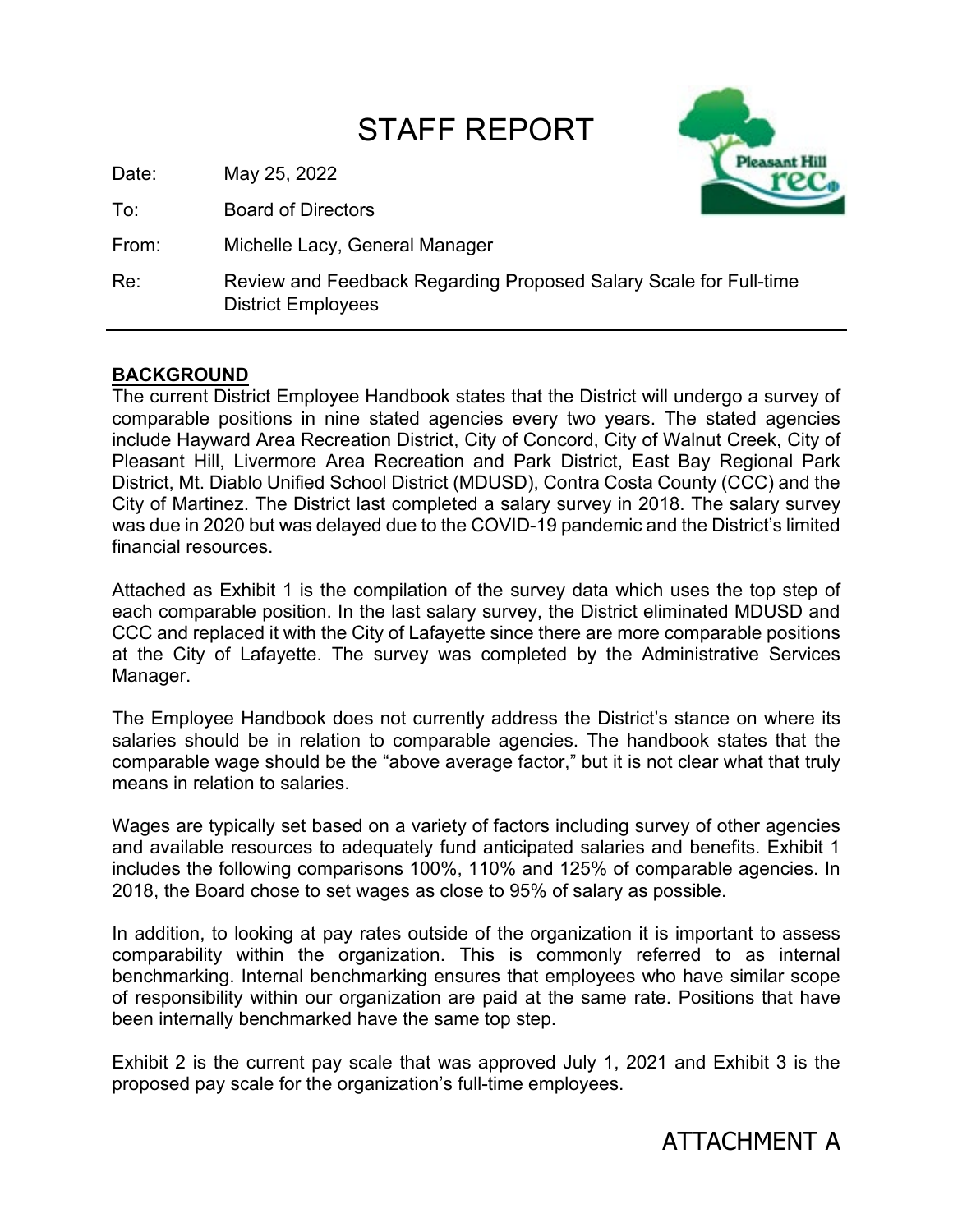#### **DISCUSSION:**

It is recommended that the District consider setting salaries close to 100% of comparable agencies. As shown on the salary survey that will require increases of 5% - 19% depending on the classification. Some of the salaries are either below or above the recommended benchmark of 100% of average and this is due to either scope compared to other agencies or internal benchmarking with like positions or lower classifications. For example, the Lead Custodian is an exempt position which is similar in scope and responsibility to the Recreation Coordinator, so those positions are benchmarked at the same salary scale.

The proposed scale also deals with inconsistent ranges moving staff from a Maintenance Worker 1 to Maintenance Worker 2. Previous scales did not have the level 2 position align with the level 1 position and the first step of the level 2 position was less than the step 5 of level 1.

The proposed salary scales have been used to develop the draft budget and the District has the resources for the new pay ranges. When new pay scales are adopted, staff move to the new pay rate in their current step. The adjustments will be the only increases proposed and additional cost-of-living adjustments will not be recommended as part of the 2022/23 budget amendments.

While the General Manager's salary is included for comparison, the Board sets the General Manager's salary after the annual review, so there are no recommended changes to the General Manager's salary.

It is requested the Personnel Committee review and provide feedback on the proposed salary scale for full-time District employees. If recommended the new salary scale will be presented to the Board as part of the 2022/23 Operating Budget amendments.

#### **EXHIBITS:**

- Exhibit 1: 2022 Salary Survey Including Pay Rates at 100%, 110%, and 125% of Total Average of Comparable Agencies
- Exhibit 2: Current Full-Time Salary Scale
- Exhibit 3: Proposed Full-Time Salary Scale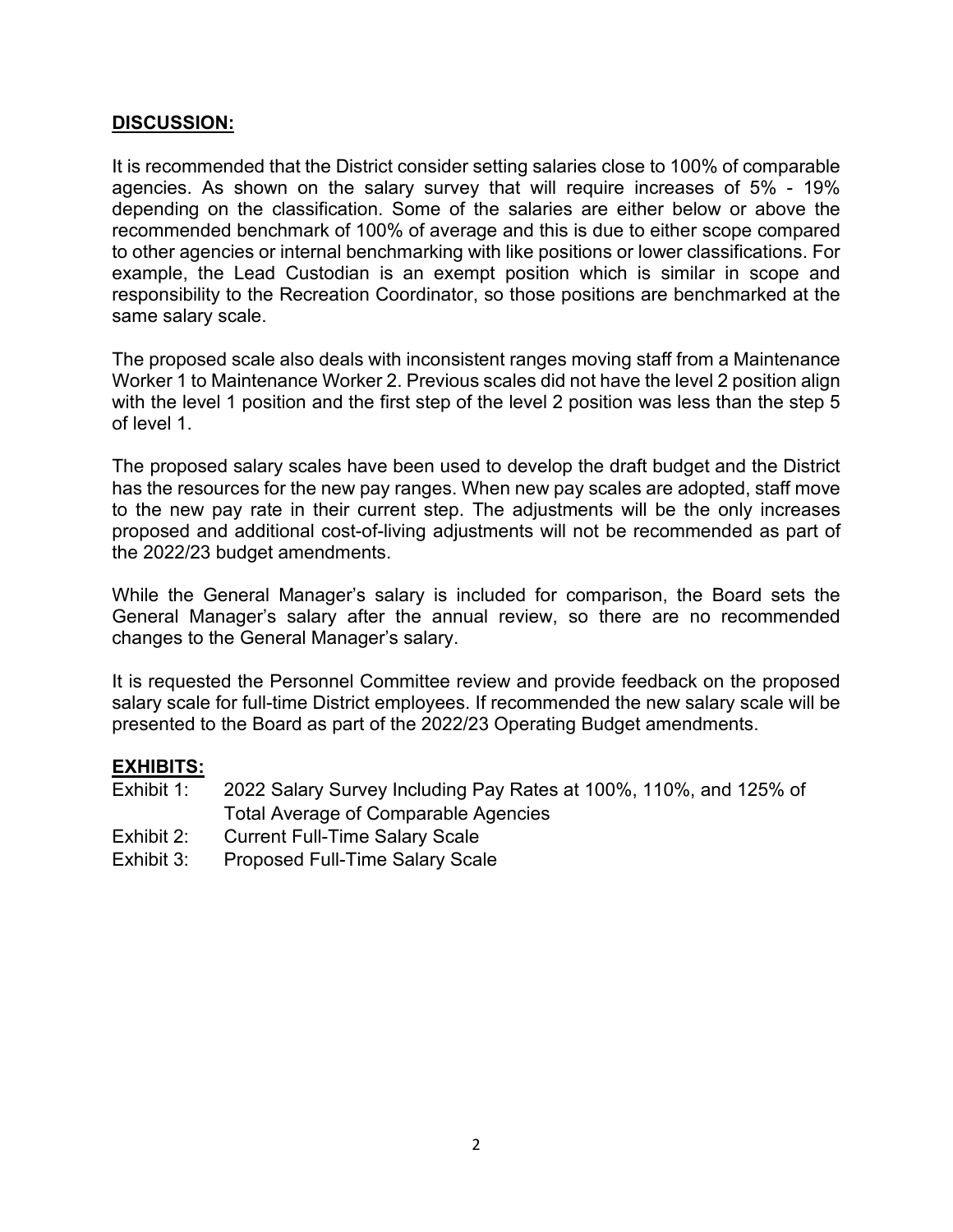## SALARY SURVEY 2022

## All amounts shown at highest step rate using 2021/22 pay levels on July 1, 2021 approved pay sacle

*Monthly Pay Rates Shown at Top Step* 

|                                       |                          |                                |        |             |        |                             |         |           | Average         |                          |         |         |                  | $%$ of                |         |                 |          |               |
|---------------------------------------|--------------------------|--------------------------------|--------|-------------|--------|-----------------------------|---------|-----------|-----------------|--------------------------|---------|---------|------------------|-----------------------|---------|-----------------|----------|---------------|
| <b>Position/Title</b>                 |                          |                                |        |             |        |                             |         | City of   | Pay             | 100% of                  | 110% of | 125% of | <b>PHRPD</b>     | <b>PHRPD</b>          | 2022/23 | % to Average    |          | <b>ANNUAL</b> |
|                                       |                          |                                |        |             |        |                             |         |           | Comp            |                          |         |         |                  |                       |         | Comp            | %        |               |
|                                       | <b>LARPD</b>             | <b>Walnut Creek   Martinez</b> |        | <b>HARD</b> |        | <b>EBRPD</b> City of P Hill | Concord | Lafayette | <b>Agencies</b> | Average                  | Average | Average | <b>Pav Rates</b> | Pay to Avg   Proposed |         | <b>Agencies</b> | Increase | Proposed      |
| General Manager                       | 15,390                   | 21,762                         | 19,500 | 17,626      | 31,767 | 24,503                      | 22,360  | 21,140    | 21,756          | 21,756                   | 23,932  | 27,195  | 17,211           | 79.11%                |         |                 |          |               |
| Admin Services/Finance Manager        | 13,924                   | 19,947                         | 14,495 | 16,505      | 17,630 | 17,286                      | 14,478  | 17,718    | 16,498          | 16,498                   | 18,148  | 20,622  | 12,186           | 73.86%                | 12,743  | 77%             | 5%       | 152,916       |
| <b>Building Maint. Superintendant</b> | 11,147                   | 10,915                         |        | 11,464      | 14,837 | 13,763                      | 10,351  | 14,495    | 12,425          | 12,425                   | 13,667  | 15,531  | 12,186           | 98.08%                | 12,743  | 103%            | 5%       | 152,916       |
| Park Superintendant                   | 11,147                   | 15,344                         | 12,804 | 15,01       | 17,630 | 13,763                      | 18,942  | 14,506    | 14,893          | 14,893                   | 16,383  | 18,617  | 12,186           | 81.82%                | 12,743  | 86%             | 5%       | 152,916       |
| <b>Recreation Superintendant</b>      | 12,931                   | 20,523                         |        | 16,068      | 17,630 | $\sim$                      | 18,942  | 14,506    | 16,767          | 16,767                   | 18,443  | 20,958  | 12,186           | 72.68%                | 12,743  | 76%             | 5%       | 152,916       |
| Marketing & Communication Mgr         | 8,712                    | 14,130                         |        | 14,147      | 10,206 | 13,850                      | 11,263  | 9,384     | 11,670          | 11,670                   | 12,837  | 14,588  | 9,177            | 78.64%                | 9.984   | 86%             | 9%       | 119,808       |
| Recreation & Parks Manager            | 8.712                    | 11,844                         | 8,350  |             | 14,837 | $\sim$                      | 14,478  | 8,263     | 11,081          | 11,081                   | 12,189  | 13,851  | 9,177            | 82.82%                | 9,984   | 90%             | 9%       | 119,808       |
| Recreation Program Manager            | 11.147                   | 11,844                         | 8.296  |             | 8.336  | $\overline{\phantom{0}}$    | 12,242  | 8.263     | 10,022          | 10,022                   | 11,024  | 12,527  | 9.177            | 91.57%                | 9.984   | 100%            | 9%       | 119,808       |
| Park Supervisor                       | 7,892                    | 10,915                         | 8,310  | 10,263      | 10,060 | 8,894                       | 8,040   |           | 9,196           | 9,196                    | 10,116  | 11,495  | 8,104            | 88.12%                | 9.487   | 103%            | 17%      | 113,844       |
| Kidstop Director                      | $\overline{\phantom{0}}$ |                                |        |             |        |                             |         |           | $\sim$          | $\overline{\phantom{a}}$ |         |         | 7.175            | 0.00%                 | 7.677   |                 | 7%       | 92,124        |
| Recreation Supervisor                 | 9.615                    | 9.290                          | 8.296  | 9,821       | 8.336  | $\overline{\phantom{a}}$    | 7,499   | 8.263     | 8.731           | 8.731                    | 9.604   | 10,914  | 7.175            | 82.18%                | 7.677   | 88%             | 7%       | 92,124        |
| Building Maintenance Craftsman        | 7.892                    | 7,319                          | 7,370  | 8.258       | 7,121  | 6,329                       | 6.933   | 7.741     | 7.370           | 7.370                    | 8.107   | 9,213   | 7.208            | 97.80%                | 7.578   | 103%            | 5%       | 90,936        |
| Park Maintenance Worker II            | 6.165                    | 6,618                          | 6,628  | 6,869       | 5.487  | 6,619                       | 6.729   | 6.218     | 6.417           | 6.417                    | 7,058   | 8.021   | 6,366            | 99.21%                | 7.578   | 118%            | 19%      | 90,936        |
| Executive Secretary                   | 6,479                    | 7,602                          | 7,622  | 8,133       | 9,175  | 7,863                       | 8,374   | 7,332     | 7.822           | 7.822                    | 8,605   | 9,778   | 6,983            | 89.27%                | 7.316   | 94%             | 5%       | 87,792        |
| Recreation Coordinator                | 6,165                    | 7,256                          | 5,736  | 7,713       | 7,189  | $\overline{\phantom{a}}$    | 7,499   | 5,665     | 6,746           | 6.746                    | 7.421   | 8,433   | 5,793            | 85.87%                | 6.760   | 100%            | 17%      | 81,120        |
| Lead Custodian                        | 6,640                    | 5,976                          | 5,557  | 6,057       |        | $\sim$                      | 5.417   | $\sim$    | 5,929           | 5,929                    | 6,522   | 7,412   | 5,714            | 96.37%                | 6,760   | 114%            | 18%      | 81,120        |
| Accounting Assistant/Payroll          | 6,975                    | 6,730                          | 4,886  | 6,676       | 5,263  | 7.201                       | 8,374   | 6,498     | 6,575           | 6,575                    | 7,233   | 8,219   | 6,201            | 94.31%                | 6,753   | 103%            | 9%       | 81,036        |
| Administrative Assistant              | 6.165                    | 5,782                          | 5,333  | 6.198       | 4,994  | 6.187                       | 7,572   | 6,376     | 6.076           | 6.076                    | 6,683   | 7,595   | 5.473            | 90.08%                | 6.130   | 101%            | 12%      | 73,560        |
| Park MaintenanceWorker                | 4.820                    | 6.618                          | 6,073  | 5,917       | 5,294  | 5,895                       | 5,417   | 5,653     | 5.711           | 5.711                    | 6.282   | 7,138   | 5,714            | 100.06%               | 6.112   | 107%            | 7%       | 73,346        |
|                                       |                          |                                |        |             |        |                             |         |           |                 |                          |         |         |                  |                       |         |                 |          |               |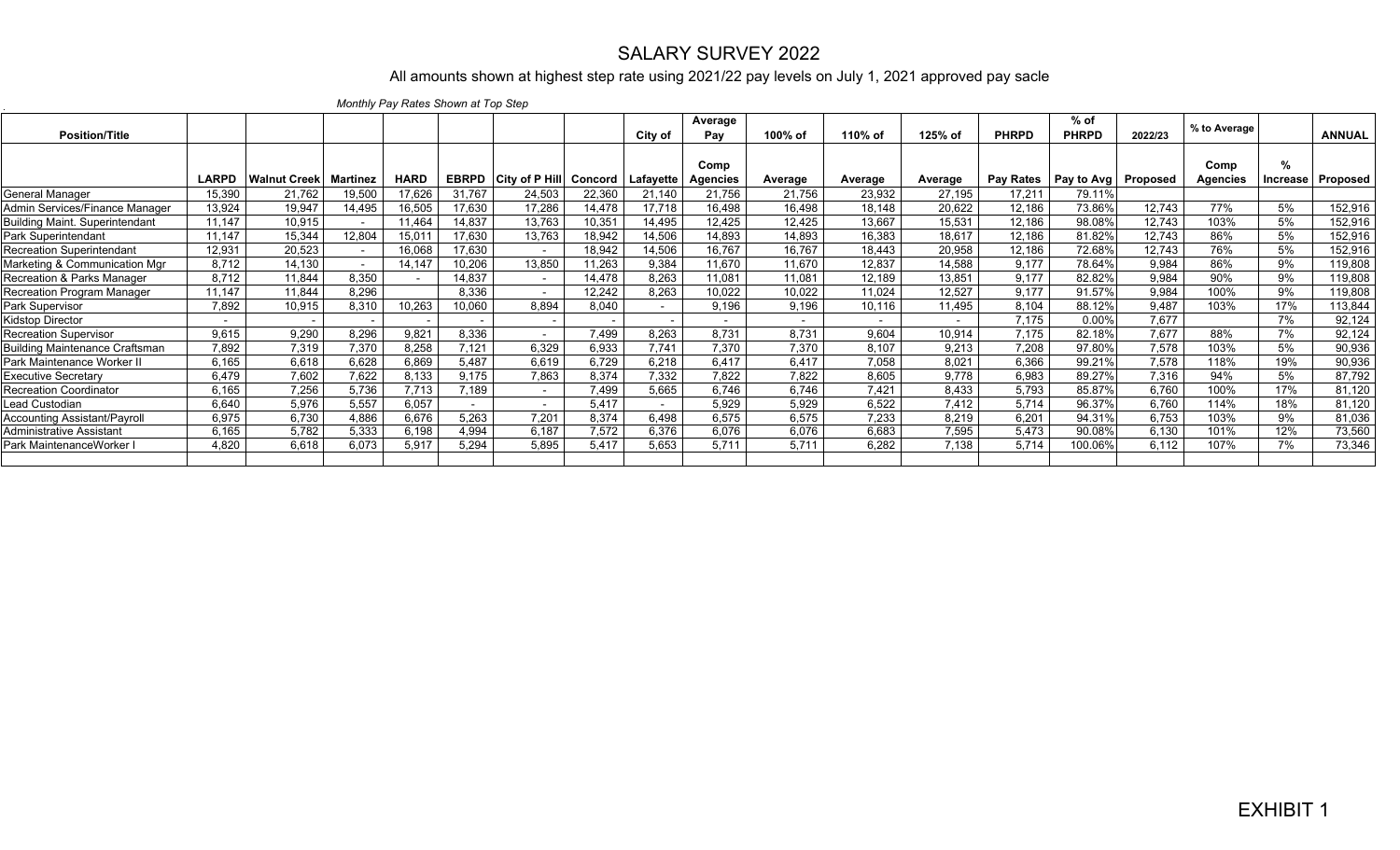## CURRENT APPROVED SALARY SCALE

### PLEASANT HILL RECREATION AND PARK DISTRICT

| <b>FULL TIME SALARIES</b>        |                | 103.8%            | <b>COLA</b>       |                   |         |                   |
|----------------------------------|----------------|-------------------|-------------------|-------------------|---------|-------------------|
| <b>EFFECTIVE</b><br>7/1/2021     |                |                   |                   |                   |         |                   |
| <b>BOARD APPROVED</b>            |                |                   |                   |                   |         |                   |
|                                  |                |                   |                   |                   |         |                   |
| <b>GENERAL MANAGER</b>           |                |                   |                   |                   |         |                   |
| MONTHLY                          | 16,391         |                   |                   |                   |         |                   |
| <b>YEARLY</b>                    | 196,692        |                   |                   |                   |         |                   |
|                                  |                | STEP <sub>1</sub> | STEP <sub>2</sub> | STEP <sub>3</sub> | STEP 4  | STEP <sub>5</sub> |
|                                  |                |                   |                   |                   |         |                   |
| <b>PARK SUPERINTENDENT</b>       |                |                   |                   |                   |         |                   |
|                                  | <b>MONTHLY</b> | 9,749             | 10,358            | 10,968            | 11,577  | 12,186            |
|                                  | <b>YEARLY</b>  | 116,987           | 124,298           | 131,610           | 138,922 | 146,233           |
|                                  |                |                   |                   |                   |         |                   |
| <b>PARK SUPERVISOR</b>           |                |                   |                   |                   |         |                   |
|                                  | <b>MONTHLY</b> | 6,483             | 6,888             | 7,293             | 7,699   | 8,104             |
|                                  | <b>YEARLY</b>  | 77,800            | 82,658            | 87,516            | 92,386  | 97,244            |
|                                  |                |                   |                   |                   |         |                   |
| PARK MAINTENANCE WORKER II       |                |                   |                   |                   |         |                   |
|                                  | <b>MONTHLY</b> | 5,092             | 5,411             | 5,730             | 6,047   | 6,366             |
|                                  | <b>YEARLY</b>  | 61,109            | 64,933            | 68,757            | 72,569  | 76,393            |
|                                  |                |                   |                   |                   |         |                   |
| PARK MAINTENANCE WORKER I        |                |                   |                   |                   |         |                   |
|                                  | <b>MONTHLY</b> | 4,571             | 4,857             | 5,143             | 5,429   | 5,714             |
|                                  | <b>YEARLY</b>  | 54,856            | 58,282            | 61,719            | 65,145  | 68,570            |
|                                  |                |                   |                   |                   |         |                   |
| <b>EXECUTIVE SECRETARY</b>       |                |                   |                   |                   |         |                   |
|                                  | <b>MONTHLY</b> | 5,587             | 5,935             | 6,284             | 6,634   | 6,983             |
|                                  | <b>YEARLY</b>  | 67,038            | 71,223            | 75,409            | 79,606  | 83,792            |
|                                  |                |                   |                   |                   |         |                   |
| <b>ADMINISTRATIVE ASSISTANT</b>  |                |                   |                   |                   |         |                   |
|                                  | <b>MONTHLY</b> | 4,388             | 4,662             | 4,937             | 5,211   | 5,485             |
|                                  | <b>YEARLY</b>  | 52,652            | 55,940            | 59,241            | 62,529  | 65,818            |
|                                  |                |                   |                   |                   |         |                   |
| <b>ADMIN SERVICES MANAGER</b>    |                |                   |                   |                   |         |                   |
|                                  | <b>MONTHLY</b> | 9,749             | 10,358            | 10,968            | 11,577  | 12,186            |
|                                  | <b>YEARLY</b>  | 116,987           | 124,298           | 131,610           | 138,922 | 146,233           |
|                                  |                |                   |                   |                   |         |                   |
| <b>ACCOUNTING ASSISTANT</b>      |                |                   |                   |                   |         |                   |
|                                  | <b>MONTHLY</b> | 4,961             | 5,271             | 5,581             | 5,891   | 6,201             |
|                                  | <b>YEARLY</b>  | 59,527            | 63,252            | 66,976            | 70,688  | 74,412            |
|                                  |                |                   |                   |                   |         |                   |
| <b>RECREATION SUPERINTENDENT</b> |                |                   |                   |                   |         |                   |
|                                  | <b>MONTHLY</b> | 9,749             | 10,358            | 10,968            | 11,577  | 12,186            |
|                                  | <b>YEARLY</b>  | 116,987           | 124,298           | 131,610           | 138,922 | 146,233           |
|                                  |                |                   |                   |                   |         |                   |
| <b>RECREATION MANAGER</b>        |                |                   |                   |                   |         |                   |
| Aquatic Program/Senior Services/ |                |                   |                   |                   |         |                   |
| <b>Facilities/Youth Services</b> |                |                   |                   |                   |         |                   |
|                                  | <b>MONTHLY</b> | 7,342             | 7,801             | 8,259             | 8,718   | 9,177             |
|                                  | <b>YEARLY</b>  | 88,101            | 93,607            | 99,112            | 104,618 | 110,123           |
|                                  |                |                   |                   |                   |         |                   |
|                                  |                |                   |                   |                   |         |                   |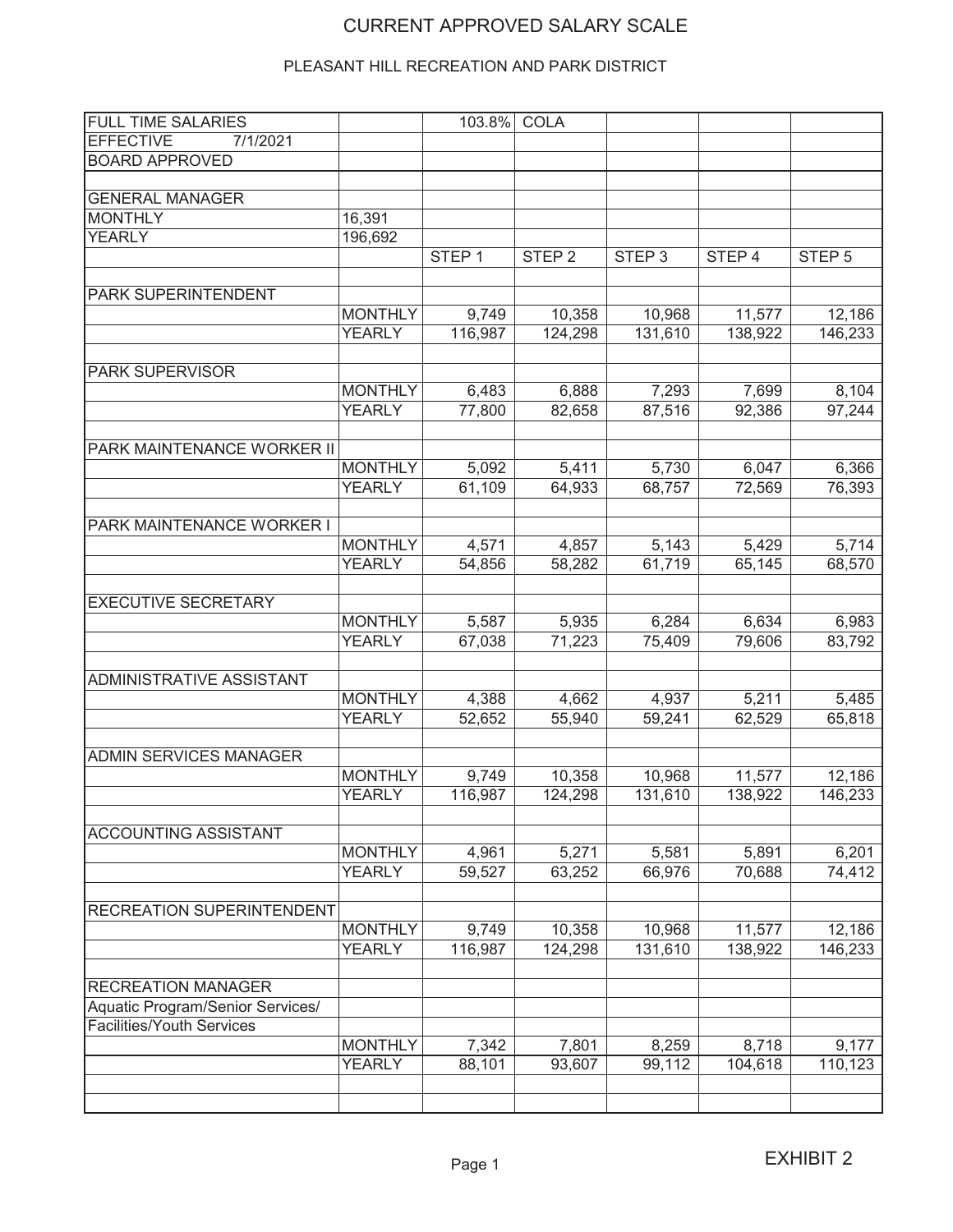| <b>FULL TIME SALARIES</b>             |          |                |                   |                   |                   |         |                   |
|---------------------------------------|----------|----------------|-------------------|-------------------|-------------------|---------|-------------------|
| <b>EFFECTIVE</b>                      | 7/1/2021 |                |                   |                   |                   |         |                   |
|                                       |          |                | STEP <sub>1</sub> | STEP <sub>2</sub> | STEP <sub>3</sub> | STEP 4  | STEP <sub>5</sub> |
| <b>RECREATION SUPERVISOR</b>          |          |                |                   |                   |                   |         |                   |
| Aquatics/Program                      |          |                |                   |                   |                   |         |                   |
|                                       |          | <b>MONTHLY</b> | 5,740             | 6,098             | 6,457             | 6,816   | 7,175             |
|                                       |          | <b>YEARLY</b>  | 68,882            | 73,179            | 77,489            | 81,786  | 86,096            |
| <b>RECREATION COORDINATOR</b>         |          |                |                   |                   |                   |         |                   |
| Special Events/Sports/Teen            |          |                |                   |                   |                   |         |                   |
| Rental/Youth                          |          |                |                   |                   |                   |         |                   |
|                                       |          | <b>MONTHLY</b> | 4,635             | 4,924             | 5,214             | 5,503   | 5,793             |
|                                       |          | <b>YEARLY</b>  | 55,616            | 59,091            | 62,566            | 66,042  | 69,517            |
|                                       |          |                |                   |                   |                   |         |                   |
| <b>RECREATION &amp; PARKS MANAGER</b> |          |                |                   |                   |                   |         |                   |
|                                       |          | <b>MONTHLY</b> | 7,342             | 7,801             | 8,259             | 8,718   | 9,177             |
|                                       |          | <b>YEARLY</b>  | 88,101            | 93,607            | 99,112            | 104,618 | 110,123           |
|                                       |          |                |                   |                   |                   |         |                   |
| <b>BLDG MAINTENANCE</b>               |          |                |                   |                   |                   |         |                   |
| SUPERINTENDENT                        |          | <b>MONTHLY</b> | 9,749             | 10,358            | 10,968            | 11,577  | 12,186            |
|                                       |          | <b>YEARLY</b>  | 116,987           | 124,298           | 131,610           | 138,922 | 146,233           |
|                                       |          |                |                   |                   |                   |         |                   |
| <b>BLDG MAINTENANCE</b>               |          |                |                   |                   |                   |         |                   |
| <b>SUPERVISOR</b>                     |          | <b>MONTHLY</b> | 6,483             | 6,888             | 7,293             | 7,699   | 8,104             |
|                                       |          | <b>YEARLY</b>  | 77,800            | 82,658            | 87,516            | 92,386  | 97,244            |
|                                       |          |                |                   |                   |                   |         |                   |
| <b>BLDG MAINTENANCE WORKER II</b>     |          |                |                   |                   |                   |         |                   |
|                                       |          | <b>MONTHLY</b> | 5,092             | 5,411             | 5,730             | 6,047   | 6,366             |
|                                       |          | <b>YEARLY</b>  | 61,109            | 64,933            | 68,757            | 72,569  | 76,393            |
|                                       |          |                |                   |                   |                   |         |                   |
| <b>BLDG MAINTENANCE WORKER I</b>      |          |                |                   |                   |                   |         |                   |
|                                       |          | <b>MONTHLY</b> | 4,571             | 4,857             | 5,143             | 5,429   | 5,714             |
|                                       |          | <b>YEARLY</b>  | 54,856            | 58,282            | 61,719            | 65,145  | 68,570            |
|                                       |          |                |                   |                   |                   |         |                   |
| ILEAD CUSTODIAN                       |          | <b>MONTHLY</b> |                   |                   |                   | 5,429   |                   |
|                                       |          | <b>YEARLY</b>  | 4,571<br>54,856   | 4,857<br>58,282   | 5,143<br>61,719   | 65,145  | 5,714<br>68,570   |
|                                       |          |                |                   |                   |                   |         |                   |
| <b>BLDG MAINTENANCE CRAFTSMAN</b>     |          |                |                   |                   |                   |         |                   |
|                                       |          | <b>MONTHLY</b> | 5,766             | 6,126             | 6,488             | 6,848   | 7,208             |
|                                       |          | <b>YEARLY</b>  | 69,193            | 73,515            | 77,850            | 82,172  | 86,494            |
|                                       |          |                |                   |                   |                   |         |                   |
| MARKETING&COMMUNICATIONS              |          |                |                   |                   |                   |         |                   |
| <b>MANAGER</b>                        |          | <b>MONTHLY</b> | 7,342             | 7,801             | 8,259             | 8,718   | 9,177             |
|                                       |          | <b>YEARLY</b>  | 88,101            | 93,607            | 99,112            | 104,618 | 110,123           |
|                                       |          |                |                   |                   |                   |         |                   |
| <b>KIDSTOP DIRECTOR</b>               |          |                |                   |                   |                   |         |                   |
|                                       |          | <b>MONTHLY</b> | 5,740             | 6,098             | 6,457             | 6,816   | 7,175             |
|                                       |          | <b>YEARLY</b>  | 68,882            | 73,179            | 77,489            | 81,786  | 86,096            |
|                                       |          |                |                   |                   |                   |         |                   |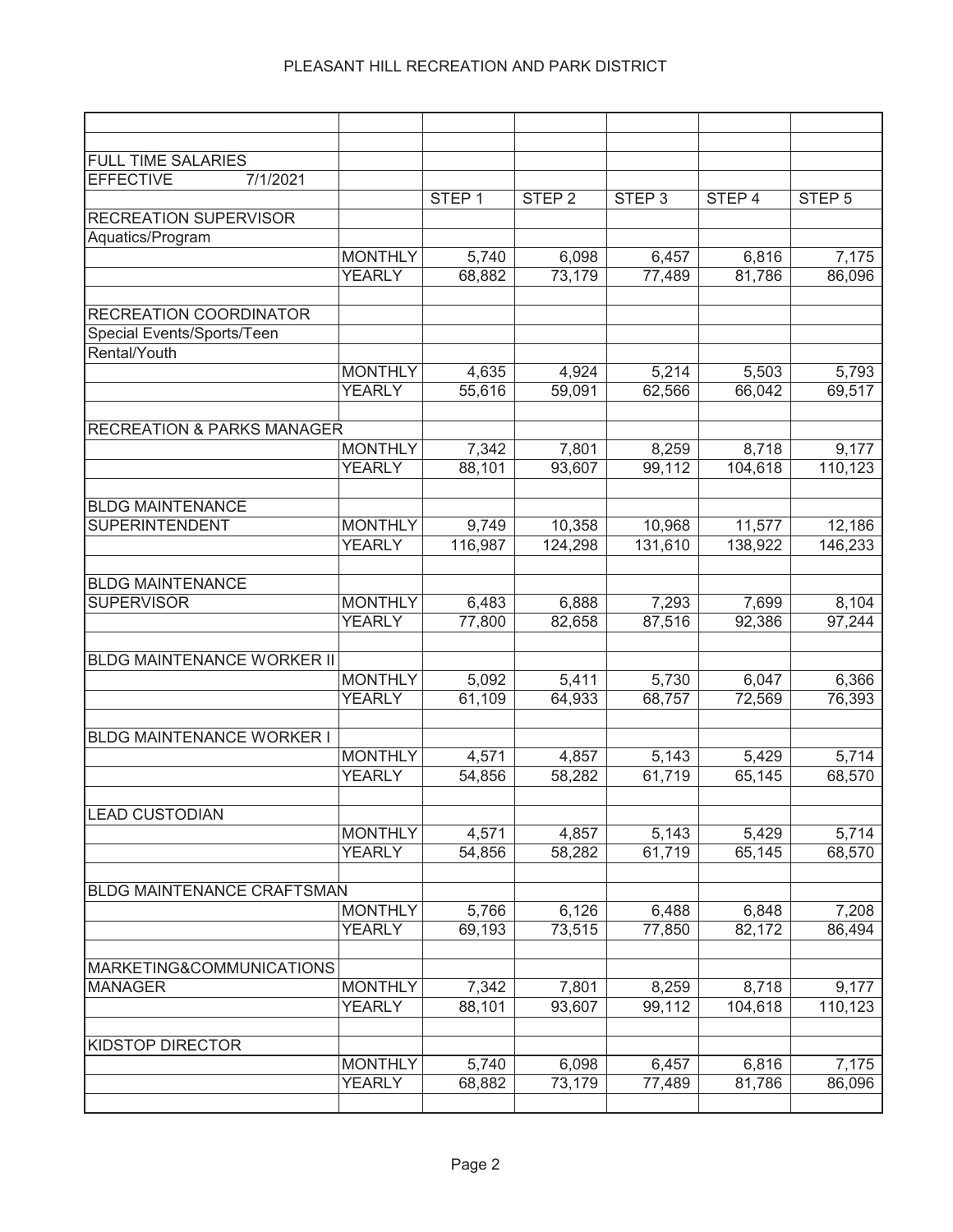## PROPOSED PAY SCALE

### PLEASANT HILL RECREATION AND PARK DISTRICT

|                  | <b>FULL TIME SALARIES</b>        |                                                |                   |                   |                   |                   |                   |
|------------------|----------------------------------|------------------------------------------------|-------------------|-------------------|-------------------|-------------------|-------------------|
| <b>EFFECTIVE</b> |                                  | <b>TBD</b>                                     |                   |                   |                   |                   |                   |
|                  |                                  |                                                |                   |                   |                   |                   |                   |
|                  |                                  |                                                |                   |                   |                   |                   |                   |
|                  | <b>GENERAL MANAGER</b>           |                                                |                   |                   |                   |                   |                   |
|                  | 7/1/2022 MONTHLY                 | 17,211                                         |                   |                   |                   |                   |                   |
|                  | <b>YEARLY</b>                    | 206,532                                        |                   |                   |                   |                   |                   |
|                  |                                  |                                                | STEP <sub>1</sub> | STEP <sub>2</sub> | STEP <sub>3</sub> | STEP <sub>4</sub> | STEP <sub>5</sub> |
|                  |                                  |                                                |                   |                   |                   |                   |                   |
|                  | <b>PARK SUPERINTENDENT</b>       |                                                |                   |                   |                   |                   |                   |
|                  | <b>MONTHLY</b>                   |                                                | 9,749             | 10,358            | 10,968            | 11,577            | 12,186            |
|                  | <b>YEARLY</b>                    |                                                | 124,551           | 131,106           | 138,007           | 145,270           | 152,916           |
|                  |                                  |                                                |                   |                   |                   |                   |                   |
|                  |                                  |                                                |                   |                   |                   |                   |                   |
| PARK SUPERVISOR  |                                  |                                                |                   |                   |                   |                   |                   |
|                  | <b>MONTHLY</b>                   |                                                | 7,727             | 8,134             | 8,562             | 9,013             | 9,487             |
|                  | <b>YEARLY</b>                    |                                                | 92,727            | 97,607            | 102,744           | 108,152           | 113,844           |
|                  |                                  |                                                |                   |                   |                   |                   |                   |
|                  |                                  | PARK MAINTENANCE WORKER II                     |                   |                   |                   |                   |                   |
|                  | <b>MONTHLY</b>                   |                                                | 6,172             | 6,497             | 6,839             | 7,199             | 7,578             |
|                  | <b>YEARLY</b>                    |                                                | 74,068            | 77,966            | 82,070            | 86,389            | 90,936            |
|                  |                                  |                                                |                   |                   |                   |                   |                   |
|                  | PARK MAINTENANCE WORKER I        |                                                |                   |                   |                   |                   |                   |
|                  | <b>MONTHLY</b>                   |                                                | 4,978             | 5,240             | 5,516             | 5,807             | 6,112             |
|                  | <b>YEARLY</b>                    |                                                | 59,741            | 62,885            | 66,195            | 69,679            | 73,346            |
|                  |                                  |                                                |                   |                   |                   |                   |                   |
|                  | <b>EXECUTIVE SECRETARY</b>       |                                                |                   |                   |                   |                   |                   |
|                  | <b>MONTHLY</b><br><b>YEARLY</b>  |                                                | 5,959             | 6,273             | 6,603             | 6,950             | 7,316             |
|                  |                                  |                                                | 71,507            | 75,271            | 79,232            | 83,402            | 87,792            |
|                  | <b>ADMINISTRATIVE ASSISTANT</b>  |                                                |                   |                   |                   |                   |                   |
|                  | <b>MONTHLY</b>                   |                                                | 4,993             | 5,256             | 5,532             | 5,824             | 6,130             |
|                  | <b>YEARLY</b>                    |                                                | 59,915            | 63,069            | 66,388            | 69,882            | 73,560            |
|                  |                                  |                                                |                   |                   |                   |                   |                   |
|                  | <b>ADMIN SERVICES MANAGER</b>    |                                                |                   |                   |                   |                   |                   |
|                  | <b>MONTHLY</b>                   |                                                | 9,749             | 10,358            | 10,968            | 11,577            | 12,186            |
|                  | <b>YEARLY</b>                    |                                                | 124, 551          | 131,106           | 138,007           | 145,270           | 152,916           |
|                  |                                  |                                                |                   |                   |                   |                   |                   |
|                  | ACCOUNTING ASSISTANT             |                                                |                   |                   |                   |                   |                   |
|                  | <b>MONTHLY</b>                   |                                                | 5,500             | 5,790             | 6,095             | 6,416             | 6,753             |
|                  | <b>YEARLY</b>                    |                                                | 66,006            | 69,480            | 73,137            | 76,986            | 81,038            |
|                  |                                  |                                                |                   |                   |                   |                   |                   |
|                  |                                  | RECREATION SUPERINTENDENT                      |                   |                   |                   |                   |                   |
|                  | <b>MONTHLY</b>                   |                                                | 9,749             | 10,358            | 10,968            | 11,577            | 12,186            |
|                  | <b>YEARLY</b>                    |                                                | 124,551           | 131,106           | 138,007           | 145,270           | 152,916           |
|                  |                                  |                                                |                   |                   |                   |                   |                   |
|                  | <b>RECREATION MANAGER</b>        |                                                |                   |                   |                   |                   |                   |
|                  | Aquatic Program/Senior Services/ |                                                |                   |                   |                   |                   |                   |
|                  |                                  | Facilities/Youth Services/Parks and Recreation |                   |                   |                   |                   |                   |
|                  | <b>MONTHLY</b>                   |                                                | 8,132             | 8,560             | 9,011             | 9,485             | 9,984             |
|                  | <b>YEARLY</b>                    |                                                | 97,584            | 102,720           | 108,127           | 113,818           | 119,808           |
|                  |                                  |                                                |                   |                   |                   |                   |                   |